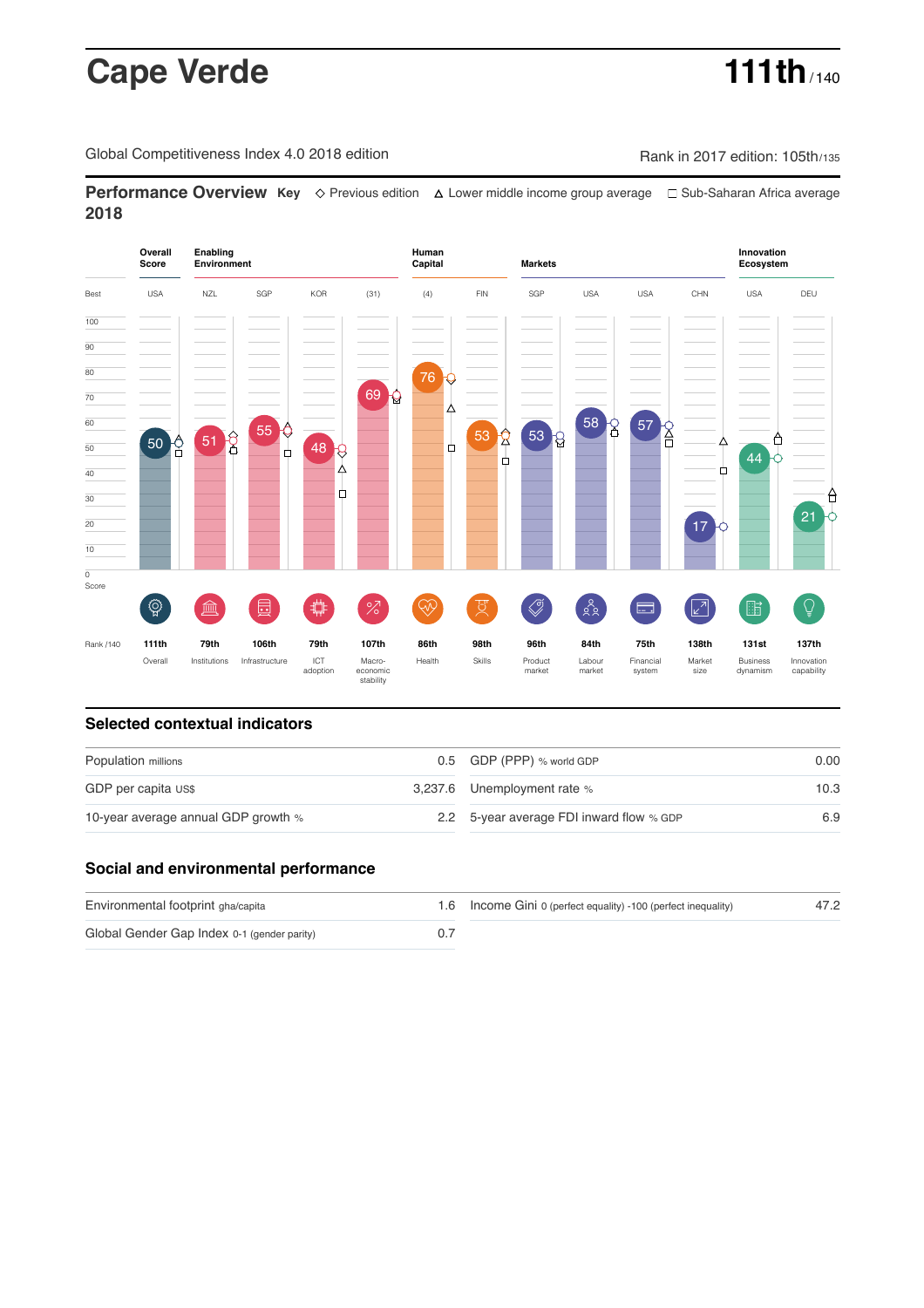# **Cape Verde 111th**/140

| <b>Index Component</b>                                                   | Value                        | Score *          | Rank/140 | <b>Best Performer</b>       |
|--------------------------------------------------------------------------|------------------------------|------------------|----------|-----------------------------|
| 寙<br>Pillar 1: Institutions 0-100 (best)                                 |                              | 51.5 $\sqrt{ }$  | 79       | <b>New Zealand</b>          |
| Organized crime 1-7 (best)<br>1.01                                       | 4.8                          | 62.7 ↑           | 75       | Finland                     |
| 1.02 Homicide rate /100,000 pop.                                         | 11.5                         | 62.8 $\sqrt{ }$  | 120      | Multiple (9)                |
| 1.03 Terrorism incidence 0 (very high) -100 (no incidence)               | 100.0                        | $100.0 =$        | 1        | Multiple (24)               |
| 1.04 Reliability of police services 1-7 (best)                           | 4.2                          | $54.1 +$         | 78       | Finland                     |
| 1.05 Social capital 0-100 (high)                                         | n/a                          | n/a              | n/a      | Australia                   |
| 1.06 Budget transparency 0-100 (best)                                    | 53.8                         | $53.8 =$         | 67       | Multiple (2)                |
| 1.07 Judicial independence 1-7 (best)                                    | 4.1                          | 52.2 ↓           | 58       | Finland                     |
| 1.08 Efficiency of legal framework in challenging regulations 1-7 (best) | 3.1                          | $35.3 +$         | 80       | Finland                     |
| 1.09 Freedom of the press 0-100 (worst)                                  | 20.4                         | 79.6 ↓           | 26       | Norway                      |
| 1.10 Burden of government regulation 1-7 (best)                          | 3.8                          | 46.5 ↑           | 43       | Singapore                   |
| 1.11 Efficiency of legal framework in settling disputes 1-7 (best)       | 3.5                          | 41.0 ↑           | 82       | Singapore                   |
| 1.12 E-Participation Index 0-1 (best)                                    | 0.43                         | 42.7 ↓           | 111      | Multiple (3)                |
| 1.13 Future orientation of government 1-7 (best)                         | 3.9                          | 48.2 ↓           | 52       | Singapore                   |
| 1.14 Incidence of corruption 0-100 (best)                                | 55.0                         | 55.0 $\sqrt{ }$  | 43       | New Zealand                 |
| 1.15 Property rights 1-7 (best)                                          | 4.1                          | 51.3 $\sqrt{ }$  | 86       | Finland                     |
| 1.16 Intellectual property protection 1-7 (best)                         | 3.8                          | 47.1 $\sqrt{ }$  | 86       | Finland                     |
| 1.17 Quality of land administration 0-30 (best)                          | 10.0                         | $33.3 =$         | 102      | Singapore                   |
| 1.18 Strength of auditing and reporting standards 1-7 (best)             | 3.9                          | 47.9 ↓           | 112      | Finland                     |
| 1.19 Conflict of interest regulation 0-10 (best)                         | 4.0                          | $40.0 =$         | 121      | Multiple (2)                |
| 1.20 Shareholder governance 0-10 (best)                                  | 3.3                          | $33.0 =$         | 124      | Kazakhstan                  |
| 員<br>Pillar 2: Infrastructure 0-100 (best)                               |                              | 54.7 ↑           | 106      | Singapore                   |
| 2.01 Road connectivity index 0-100 (best)                                | 30.3                         | $30.3 =$         | 124      | <b>United States</b>        |
| 2.02 Quality of roads 1-7 (best)                                         | 3.8                          | 47.2 ↓           | 76       | Singapore                   |
| 2.03 Railroad density km of roads/square km                              | n/a                          | n/a              | n/a      | Multiple (20)               |
| 2.04 Efficiency of train services 1-7 (best)                             | 2.4                          | 23.3 $\sqrt{ }$  | 101      | Switzerland                 |
| 2.05 Airport connectivity score                                          | 4,882.6                      | 25.1 ↑           | 116      | Multiple (8)                |
| 2.06 Efficiency of air transport services 1-7 (best)                     | 3.2                          | 36.3 ↑           | 127      | Singapore                   |
| 2.07 Liner Shipping Connectivity Index 0-157.1 (best)                    | 16.4                         | 16.4 $\uparrow$  | 68       | Multiple (4)                |
| 2.08 Efficiency of seaport services 1-7 (best)                           | 3.0                          | 32.5 $\uparrow$  | 110      | Singapore                   |
| 2.09 Electrification rate % pop.                                         | 96.6                         | 96.6 $\uparrow$  | 91       | Multiple (66)               |
| 2.10 Electric power transmission and distribution losses % output        | n/a                          | 96.6 $\sqrt{ }$  | n/a      | Multiple (9)                |
| 2.11 Exposure to unsafe drinking water % pop.                            | 22.2                         | $79.4$ 1         | 98       | Multiple (23)               |
| 2.12 Reliability of water supply 1-7 (best)                              | 3.4                          | 39.5 ↓           | 117      | Switzerland                 |
| O<br>Pillar 3: ICT adoption 0-100 (best)                                 |                              | 48.1 ↑           | 79       | Korea, Rep.                 |
| 3.01 Mobile-cellular telephone subscriptions /100 pop.                   | 112.1                        | $93.4$ 1         | 83       | Multiple (68)               |
| 3.02 Mobile-broadband subscriptions /100 pop.                            | 69.9                         | n/a              | 67       | <b>United Arab Emirates</b> |
| 3.03 Fixed-broadband Internet subscriptions /100 pop.                    | 2.7                          | $5.3 \downarrow$ | 101      | Switzerland                 |
| 3.04 Fibre Internet subscriptions /100 pop.                              | n/a                          | n/a              | n/a      | Korea, Rep.                 |
| 3.05 Internet users % pop.                                               | 50.3                         | $50.3$ ↑         | 85       | Iceland                     |
| ℅<br>Pillar 4: Macroeconomic stability 0-100 (best)                      | $\qquad \qquad \blacksquare$ | 68.9 ↑           | 107      | Multiple (31)               |
| 4.01 Inflation annual % change                                           | $-0.3$                       | $97.7$ ↑         | 96       | Multiple (74)               |
| 4.02 Debt dynamics 0-100 (best)                                          | 40.0                         | $40.0 =$         | 113      | Multiple (36)               |
| Qv<br>Pillar 5: Health 0-100 (best)                                      | $\overline{a}$               | 75.6 ↑           | 86       | Multiple (4)                |
| 5.01 Healthy life expectancy years                                       | 64.2                         | 75.6 个           | 85       | Multiple (4)                |
|                                                                          |                              |                  |          |                             |
| 섯<br>Pillar 6: Skills 0-100 (best)                                       | $\overline{a}$               | 53.3 $\sqrt{ }$  | 98       | Finland                     |
| 6.01 Mean years of schooling Years                                       | 6.1                          | $40.8 =$         | 113      | Finland                     |
| 6.02 Extent of staff training 1-7 (best)                                 | 3.5                          | 41.2 ↑           | 110      | Switzerland                 |
| 6.03 Quality of vocational training 1-7 (best)                           | 4.0                          | 50.1 $\sqrt{ }$  | 73       | Switzerland                 |
| 6.04 Skillset of graduates 1-7 (best)                                    | 3.8                          | 47.1 ↓           | 88       | Switzerland                 |
| 6.05 Digital skills among population 1-7 (best)                          | 4.1                          | $50.9$ 1         | 77       | Sweden                      |
| 6.06 Ease of finding skilled employees 1-7 (best)                        | 4.1                          | $51.5 +$         | 71       | <b>United States</b>        |
| 6.07 School life expectancy Years                                        | 12.0                         | 66.5 ↓           | 101      | Multiple (9)                |
| 6.08 Critical thinking in teaching 1-7 (best)                            | 3.7                          | 44.2 ↓           | 53       | <b>United States</b>        |
| 6.09 Pupil-to-teacher ratio in primary education Ratio                   | 21.5                         | 71.3 ↑           | 78       | Multiple (6)                |